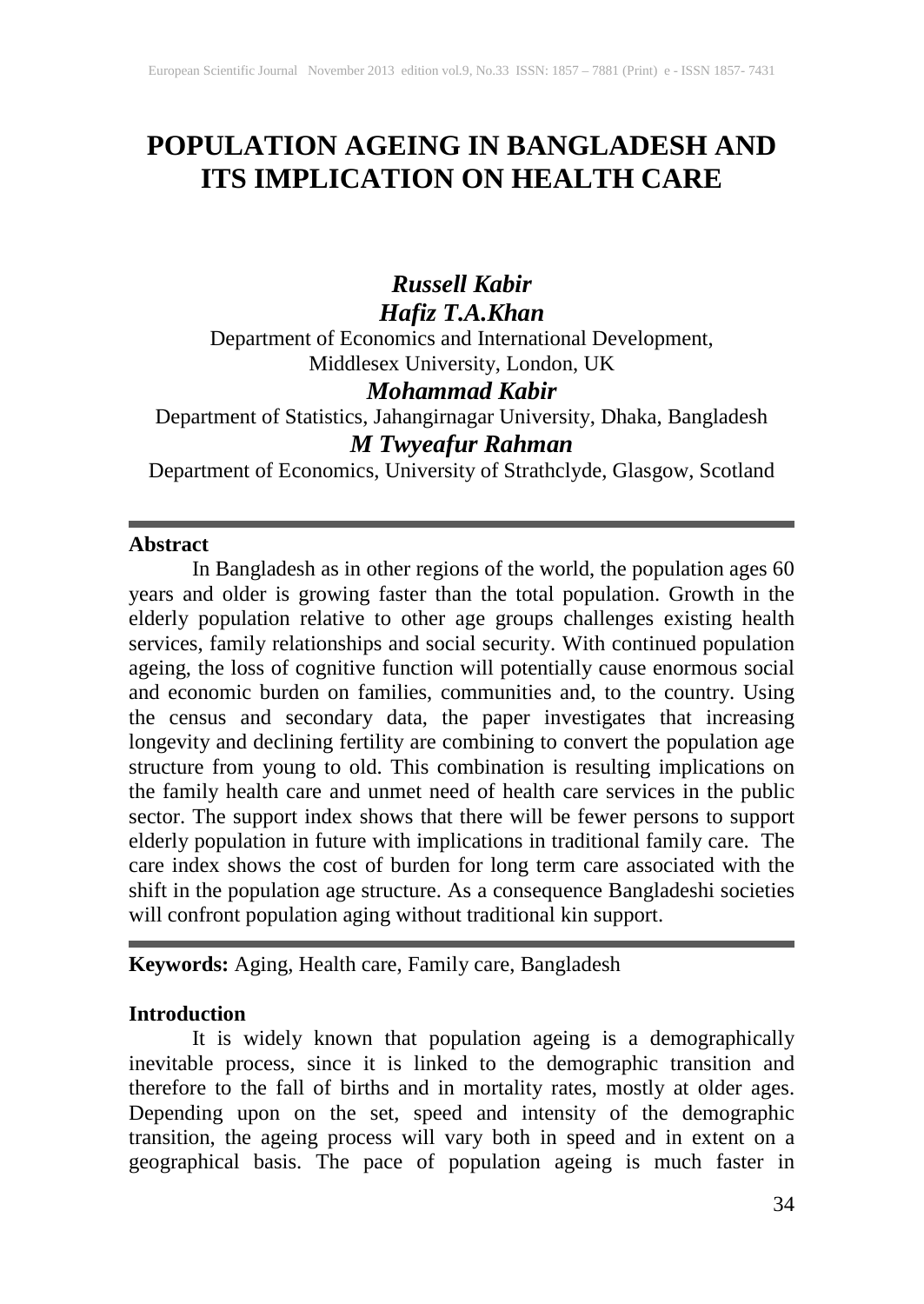developing countries compared to developed countries (Khan and Leeson, 2006; Glass and Balfour, 2003; Prakash, 1999). The ageing process is wide spread and involves individual, households and sub populations the elderly and the working age population in particular. Bangladesh is one of the twenty developing countries with largest number of elderly population. By 2025 along with other four Asian countries, Bangladesh will account about half of the world's total elderly population (Chaklader et al, 2003). The growth of the aged population will continue and that has laid down several issues related to their status and roles, care and living, health, social support and overall wellbeing (Khan, 2006). The elderly people require a combination of physical and material supports which they can receive properly from their family members.

The cultural and religious tradition of Bangladesh is expected that families and communities will care for their own elderly members but rapid socioeconomic and demographic transitions, mass poverty, changing social and religious values, influence of western culture and other factors have broken down the community care system (Islam and Nath, 2012). Kabir (1992) stated that Bangladesh is expected have a rapid increase in their aged population.

In Bangladesh also because of increasing life expectancy elderly population will increase. Depending upon the achievement of replacement fertility by 2050 one in 10 will be elderly and by 2050 one in 5 will be elderly in Bangladesh. Bangladesh will face many difficulties in managing the many challenges for large elderly population. This includes factors such as changing family structure, poverty, social and cultural norms, and inadequate health care facilities for the elderly population.

#### **Research Objectives**

The broad objective of the paper is to assess the situation of elderly population in Bangladesh.

The specific objectives are:

- To find out the effects of mortality on ageing.
- To investigate type of health problems faced by the elderly.
- To address policy implications for the elderly health care in the future.

#### **Data and Methods**

Data for the study were from population projection, which was conducted by using the 2001 population census of Bangladesh as the base data by age and sex. The projection used fertility and mortality data, which were from BDHS and South Asian Model Life Table. The projected population shows that by 2025 one in ten persons will be elderly and one in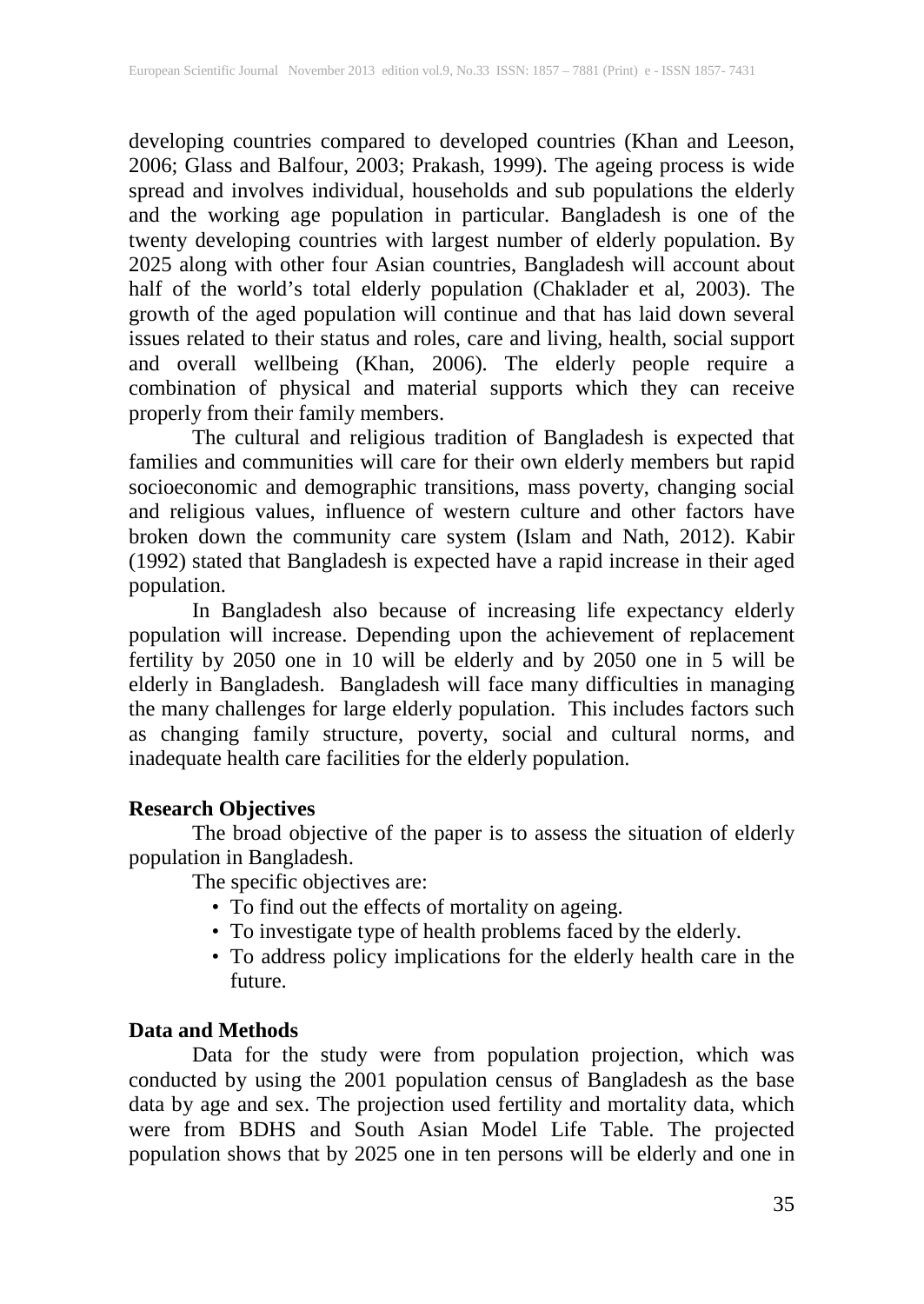five persons will be elderly by 2050. Population ageing index will increase suggesting high elderly dependency ratio. The demographic changes leading to population aging have significant implications on social and economic conditions. Undoubtedly, the policy responses will influence economic growth and the prevalence of poverty, intergenerational equity and social welfare. The rapid growth in the elderly population will challenge existing health services, family relationships on social security. Because of change in the family structure there will be implications on health care of elderly from the family and unmet need of health care services in the public sector will increase.

#### **Findings**

#### **Comparative Situation of Elderly in Some Selected Asian Countries**

The following table 1.1 shows the ageing situation in some selected countries of South Asia. In future South Asia including China will share the largest number of elderly population. By 2025 Bangladesh along with four other Asian countries (China, India, Indonesia and Pakistan) will account for about half of the world's total elderly population. Among the selected Asian countries Sri Lanka has already over 12% of its population are elderly followed by Indonesia 8.9%, India 7.5% and Bangladesh 6.3% in 2010. However, the growth elderly population in Bangladesh, Pakistan and Nepal are the more or less the same. Fertility Transition and mortality transition occurred early and as a result the percentage of elderly population is also high in Sri Lanka.

| Age<br>group | <b>Bangladesh</b> | India | <b>Pakistan</b> | <b>Nepal</b> | Sri<br>Lanka | <b>Indonesia</b> |
|--------------|-------------------|-------|-----------------|--------------|--------------|------------------|
| $60 - 64$    | 2.22              | 2.63  | 2.12            | 2.08         | 4.55         | 2.86             |
| 65-69        | 1.65              | 1.95  | 1.68            | 1.74         | 2.85         | 2.38             |
| $70 - 74$    | 1.15              | 1.42  | 1.13            | 1.20         | 2.09         | 1.81             |
| 75-79        | 0.68              | 0.87  | 0.69            | 0.71         | 1.37         | 1.13             |
| $80+$        | 0.57              | 0.67  | 0.58            | 0.46         | 1.42         | 0.76             |
| Total        | 6.28              | 7.55  | 6.20            | 6.18         | 12.29        | 8.94             |

**Table 1.1: Elderly Situation in some selected Asian Counties, 2010.**

(United Nations, 2009)

### **Trends in Ageing in Bangladesh**

The following Table 1.2 shows the elderly population size in middle of this century in Bangladesh. As evident from table 2 and figure 2 elderly population will be increasing from about 8 million in 2001 to 44 million in 2050. In terms of percentage it will increase from little over 6 % in 2001 to 20 % by 2051 on the assumption that replacement fertility will be achieved by 2011.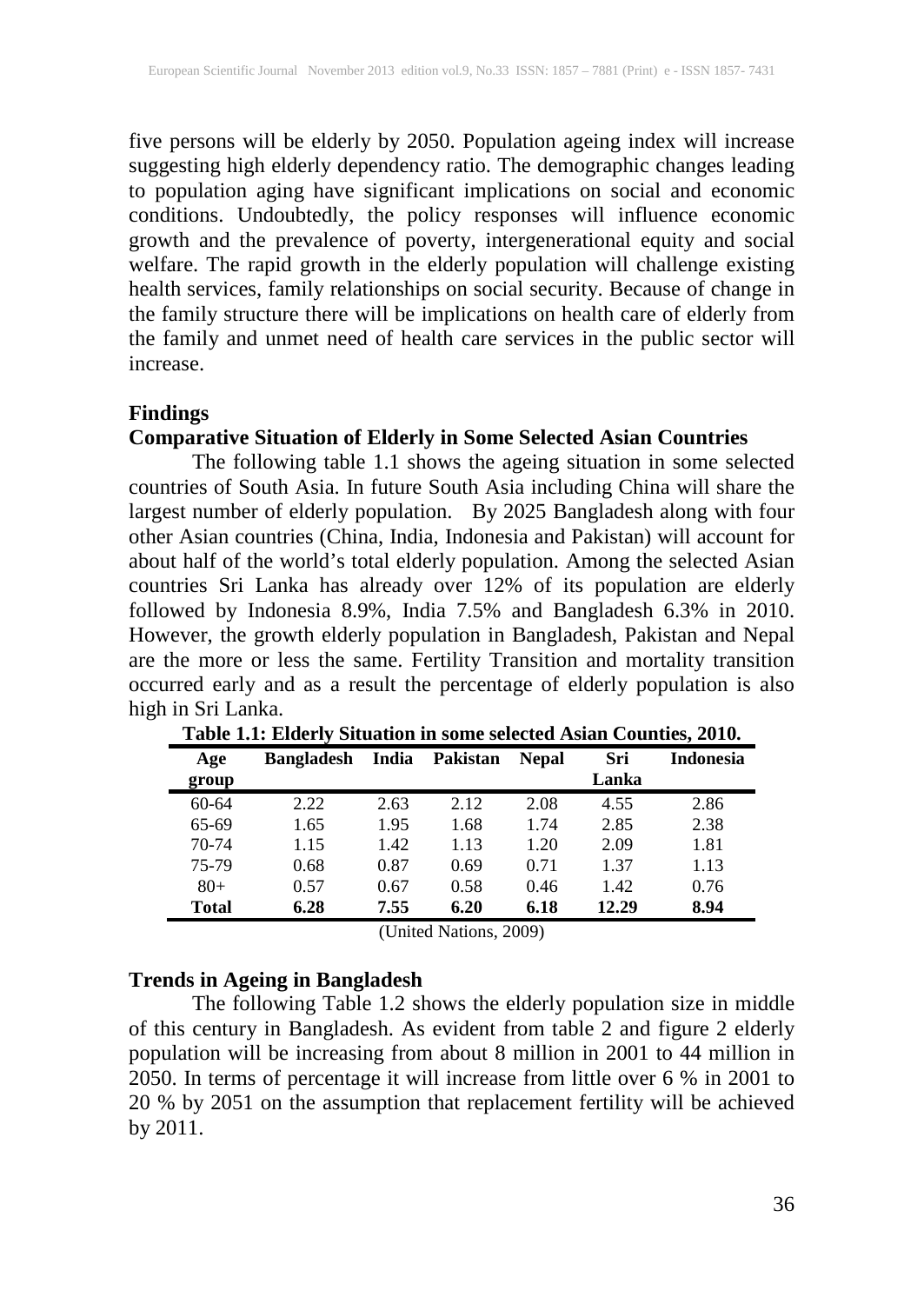| Projection year | $TFR = 2.1$ in 2011<br>$P60+$ (Pop in million) | % of elderly<br><b>Population</b> |
|-----------------|------------------------------------------------|-----------------------------------|
| 2001            | 7.9                                            | 6.1                               |
| 2006            | 8.3                                            | 5.9                               |
| 2011            | 9.8                                            | 6.5                               |
| 2016            | 11.3                                           | 7.0                               |
| 2021            | 14.0                                           | 8.2                               |
| 2026            | 18.0                                           | 9.9                               |
| 2031            | 22.1                                           | 11.6                              |
| 2036            | 27.3                                           | 13.7                              |
| 2041            | 31.9                                           | 15.5                              |
| 2046            | 36.6                                           | 17.2                              |
| 2051            | 44.1                                           | 20.2                              |

**Table 1.2: Trends in Population Ageing in Bangladesh (2001-2050)**

**Figure 1.1 Population Ageing situation in Bangladesh (2001 to 2050)**



#### **Ageing Index**

The decline of fertility and population aging due the demographic transition will affect Bangladesh. The effects of these changes, however, would be even more enormous and serious in the future. The increase of the proportion of elderly will increase dependency ratio and the ageing index. Figure 1.2 shows the ageing index, which is calculated as the ratio of population 60+ divided by the population under 15 years. Because of falling fertility and increase in ageing population the ageing index of population aged 60 years and above will increase more than eleven times in 2050 than the population aged under fifteen years.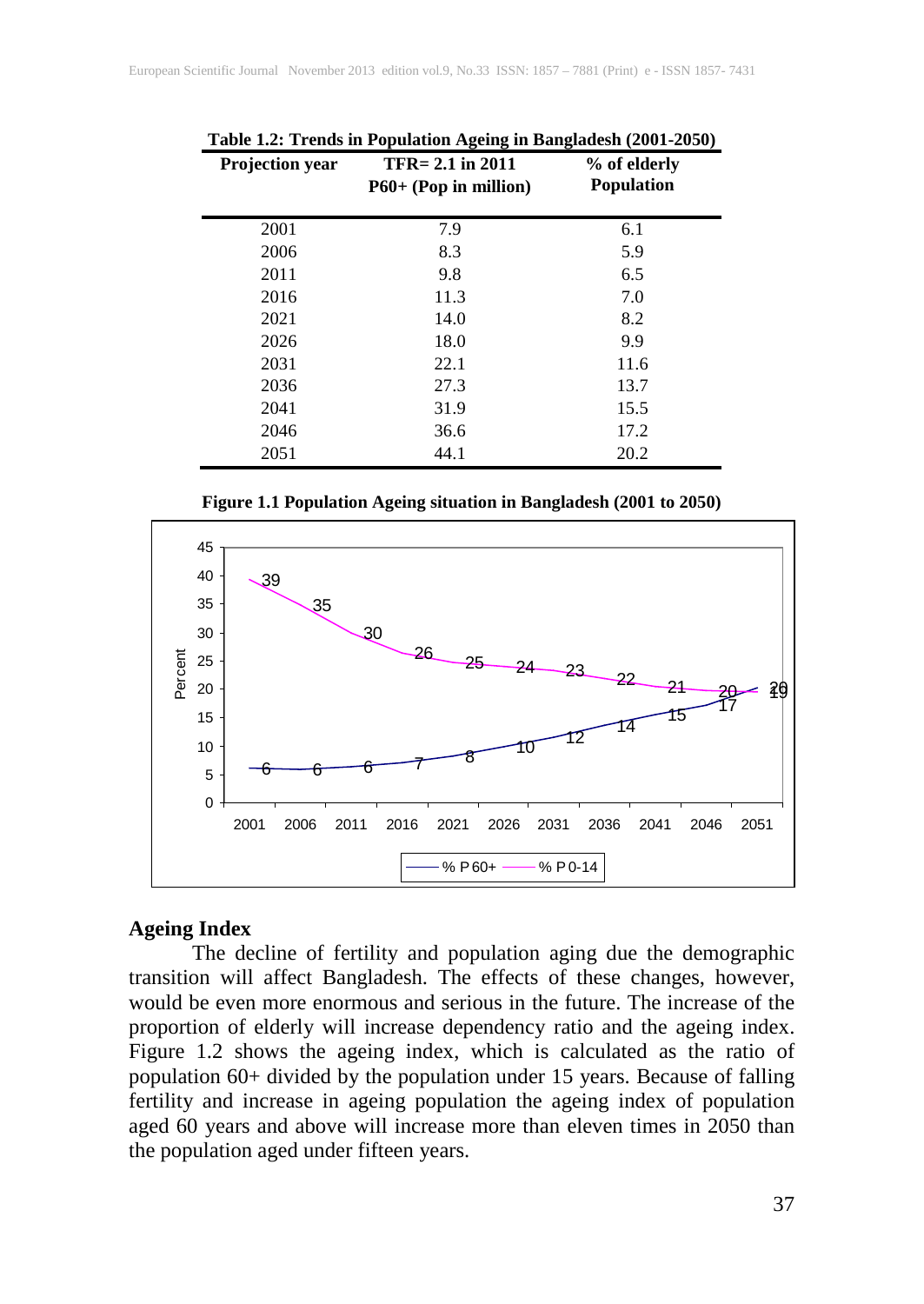

**Figure 1.2: Ageing Index Ratio of Population 60**+ **and Population 0-14 under assumption NRR=2.1 by 2011**

## **Age structure of the population 2001 and 2050**

Achievement of the replacement fertility in time will bring the change in the demographic transition and the age structure of the population. Figure 1.3 shows the population pyramid between 2001 and 2021. In 2001 pyramid shows younger population that is under 15 years dominated because of high fertility in the past. On the other hand 2021 population age pyramid shows declining in the population under 15 years but increase in the population aged 15 to 34 years because of the high cohort fertility in the past and falling fertility in the recent years. Similarly figure 6 shows population pyramid for 2001 and 2050. A close investigation of the two pyramids show they are quite different.

The 2001 was for the high fertility situation as against achievement of replacement fertility assumption by 2011. If Bangladesh can achieve replacement fertility by 2011 than the proportion of population in the age groups will remain more or less the same by 2050, however, with the exception of rapid increase of population aged 60 years and above shown in Figure 1.4. Besides falling fertility life expectancy at birth has been increasing. Change in population age structure might affect the composition of investment demand for more hospitals, demand for more family care.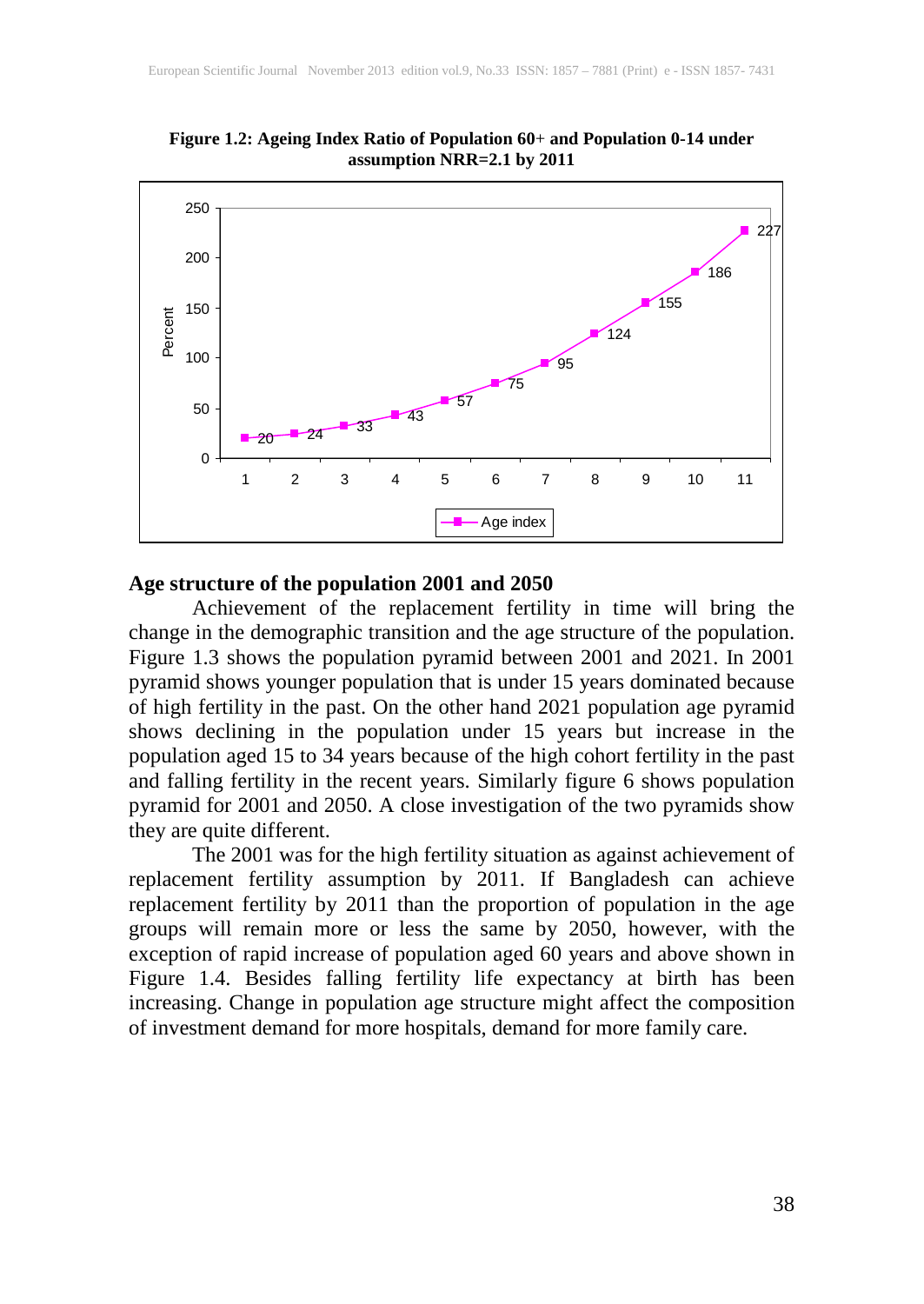

**Figure 1.3: Population Pyramid 2001 and 2021**





#### **Effects of Mortality on Ageing**

Table 1.3 shows the effects of mortality on ageing at selected ages. A person now aged 60 years with a life expectancy of 61 years would expect to survive another 16 years as against 18.5 years with a life expectancy of 70 years indicating that improvement in survival status will increase the population ageing. Similarly, a person aged now 80 years would expect to survive 12 years according to the life expectancy of 61 years as opposed to about 14 years if life expectancy increased to 70 years. The improvement in life expectancy is also supported by the information given in table 4 which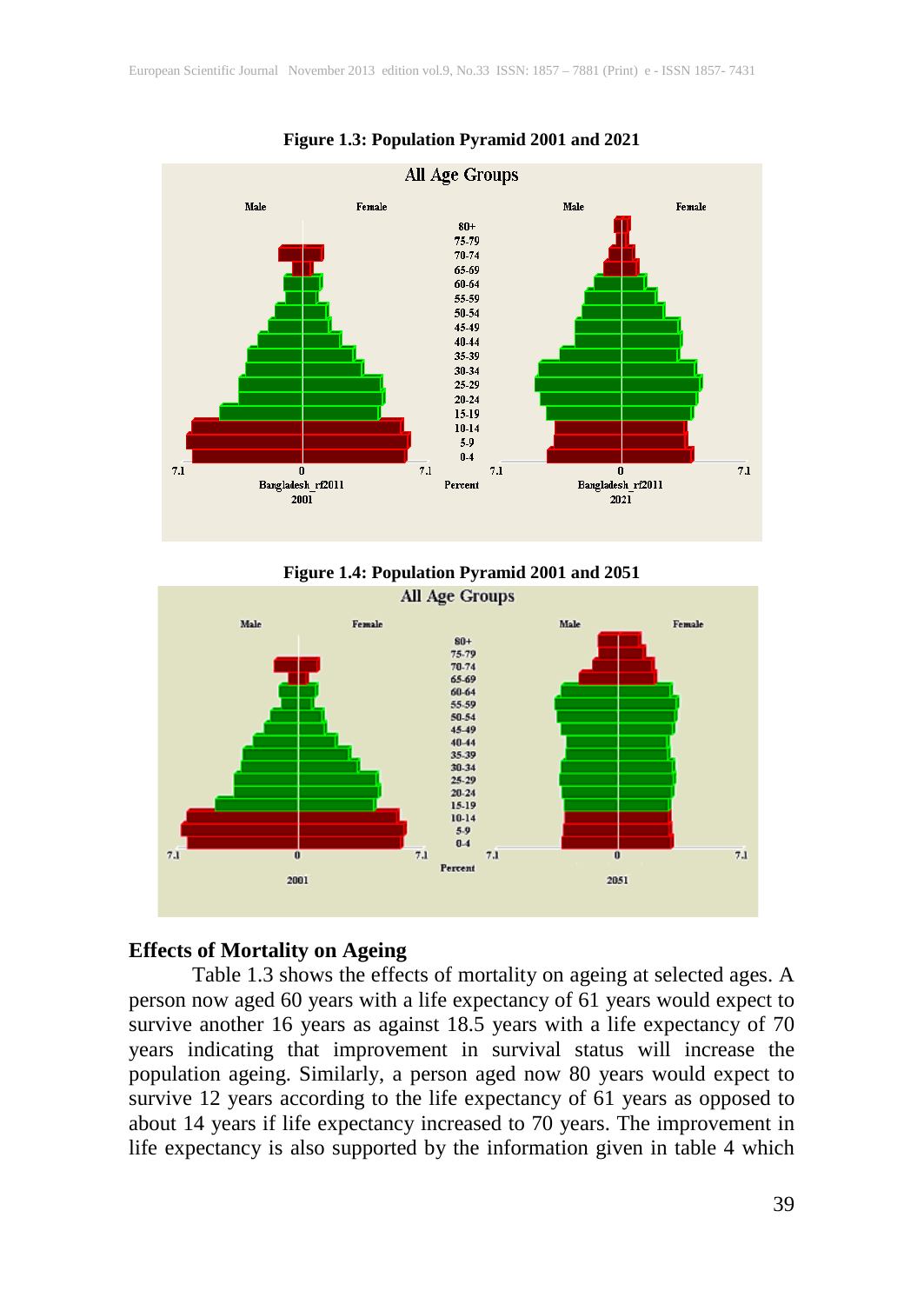shows percentage of population aged 80 years and above between 2001 and 2050. In the 2001 census, very few were recorded as 80 years and above as opposed to about 13% in 2050. The table 1.4 also suggests there is a fluctuation in the percentage of population 80 years and above. This is mainly attributed to the age misreporting in the census. For instance, population aged 55 to 59 is possibly less enumerated compare to the population aged 50 to 54 years. Thus age misreporting has caused fluctuations in the population 80 years and above. This also suggest despite age reporting problem ageing population i.e. population 80 years and above will be increasing in future years because of increase in life expectancy. This is also supported by the increase in the number of centurions. For instance in 2030 there will be 1000 centurions and this will increase to 4000 in 2050.

However, lower mortality does not necessarily imply more years of life in good health at old ages; it may be the case that the improved life expectancy will lead to greater unmet need for old-age health care services. The increased years of life expectancy means that more elderly will spend more years in poor health.

| <b>Selected Age</b> | <b>Life Expectancy:</b><br>61 Years | <b>Life Expectancy:</b><br>65 Years | <b>Life Expectancy:</b><br>70 Years |
|---------------------|-------------------------------------|-------------------------------------|-------------------------------------|
| 60                  | 16.1                                | 17.1                                | 18.5                                |
| 65                  | 13.1                                | 13.1                                | 15.1                                |
| 70                  | 10.5                                | 11.1                                | 12.1                                |
| 75                  | 8.4                                 | 8.9                                 | 9.6                                 |
| $80 +$              | 12.1                                | 12.6                                | 13.5                                |

**Table 1.3: Remaining Years Survived at Selected Life Expectancy at Birth**

| Table 1.4: Percentage of Population aged 80 years and above between 2001 and 2050. |  |
|------------------------------------------------------------------------------------|--|
|------------------------------------------------------------------------------------|--|

| Year | Pop $80+$<br>(in million) | $P60+$<br>(Pop in million) | $%$ of Pop<br>(80 and above) |
|------|---------------------------|----------------------------|------------------------------|
| 2001 | 0.00                      | 7.9                        | 0.0                          |
| 2006 | 0.03                      | 8.3                        | 0.4                          |
| 2011 | 1.45                      | 9.8                        | 14.8                         |
| 2016 | 1.23                      | 11.3                       | 10.9                         |
| 2021 | 1.53                      | 14.0                       | 10.9                         |
| 2026 | 1.51                      | 18.0                       | 8.4                          |
| 2031 | 2.00                      | 22.1                       | 9.0                          |
| 2036 | 2.48                      | 27.3                       | 9.1                          |
| 2041 | 3.32                      | 31.9                       | 10.4                         |
| 2046 | 4.48                      | 36.6                       | 12.2                         |
| 2051 | 5.55                      | 44.1                       | 12.6                         |

#### **Support Index**

The ageing process is best understood if the proportions among different segments of the population are better understood on the basis of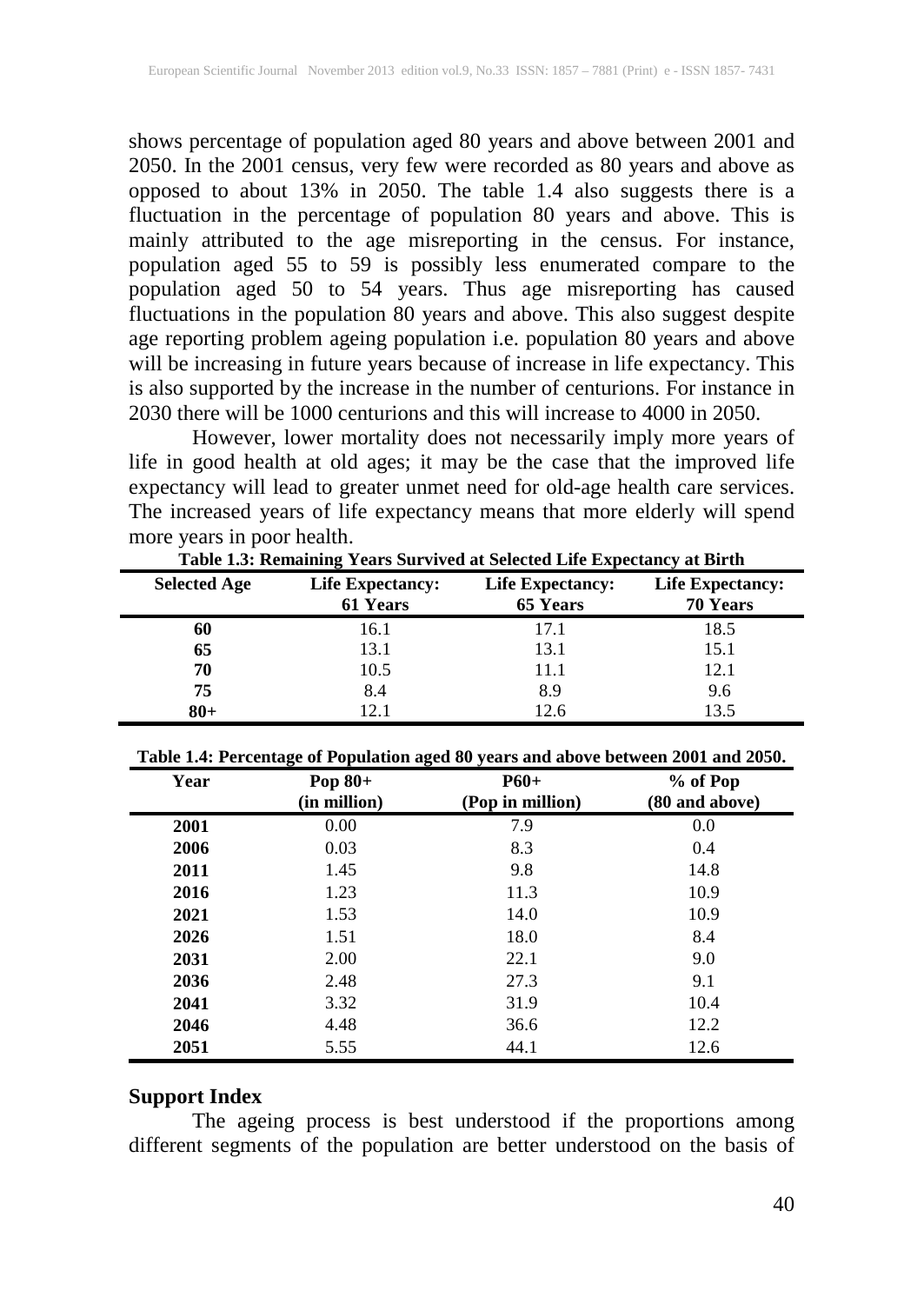potential support ratio that is ratio of the population age 15-59 years to the population 60 years and above.

The support index is shown in figure 1.5 and indicates that initially population aging will be increasing from 6.1 percent to 20.2 percent between 2001 and 2050. But support index will be declining from about 9 in 2001 to 3 in 2050 that is 3 persons in the working age group will have to support one person in old age compared to 9 persons in 2001. Both support index and percentage of ageing population cut at 2021 indicating that support index and percentage of working population and the ageing will be the same.

If "population ageing" is defined as increase in the average age of the population, all populations are ageing. However, when "population aging' is defined as the transition from a high support ratio usually defined as the population aged 15-59 divided by the population aged 60+ to a low support ratio then the population will fall into two groups. The support index shows that there will be fewer persons to look after the elderly population in future. The elderly population will increase from little over 6% in 2001 to over 20% by 2050 while support index will decline from about 9 persons per elderly in 2001 to only 3 persons per elderly in 2050.





This clearly suggests fewer persons will be available to look after the elderly in future. The differences -- that the majority of those who are being supported have become elderly and the number of those who support is not increasing but decline as they move one cohort to another cohort.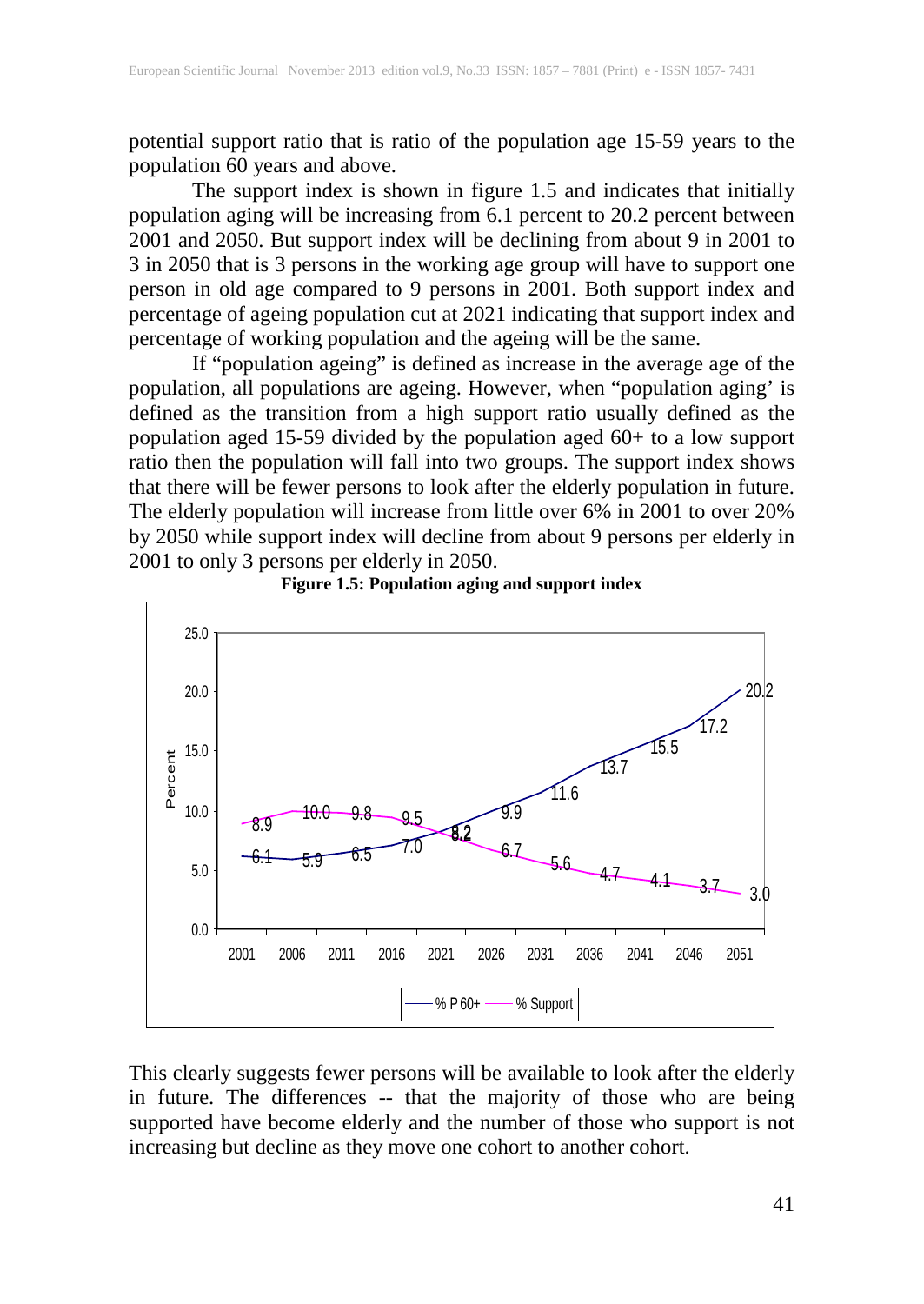#### **Care Index**

The demographic senior citizens' care index used here consists of the number of people of advanced old age (70 years where the need for care is most prevalent) per 100 people in the age group 40-59 younger than they are, who normally take responsibility for caring for the elderly. The care index for persons aged 70 years or over relative to 100 people in the age group 40- 59 will be about double from 15.8 in 2006 to 33.8 in 2050. This demonstrates one person in every two aged 40-59 years will be matched by a person aged 70 years or over with much higher likelihood of requiring care. The care index measures only the direct, demographically determined increase in the cost of burden for long-term care associated with the shift in the aging of population.



**Figure 1.6: Ratio of Population aged 70+ and Population aged 40-59**

The care index showed above measures only the direct demographically determined increase in the cost burden for long term care associated with the shift in the population's age structure. By far, the major part of the care for the elderly is still provided by members of their family .In future, the number of people requiring care to obtain their care outside family will increase.

#### **Old Age Health Problem**

In a recent survey conducted by an NGO indicates that elderly suffer from multiple of heath problems. These include weakness, dementia, loneliness, tiredness, tooth problem, hearing problem, vision problem, body ache, lower backache, rheumatic pain and stiffness in joint, prolonged cough, breathlessness, bronchial, asthma, shortness of breath and high blood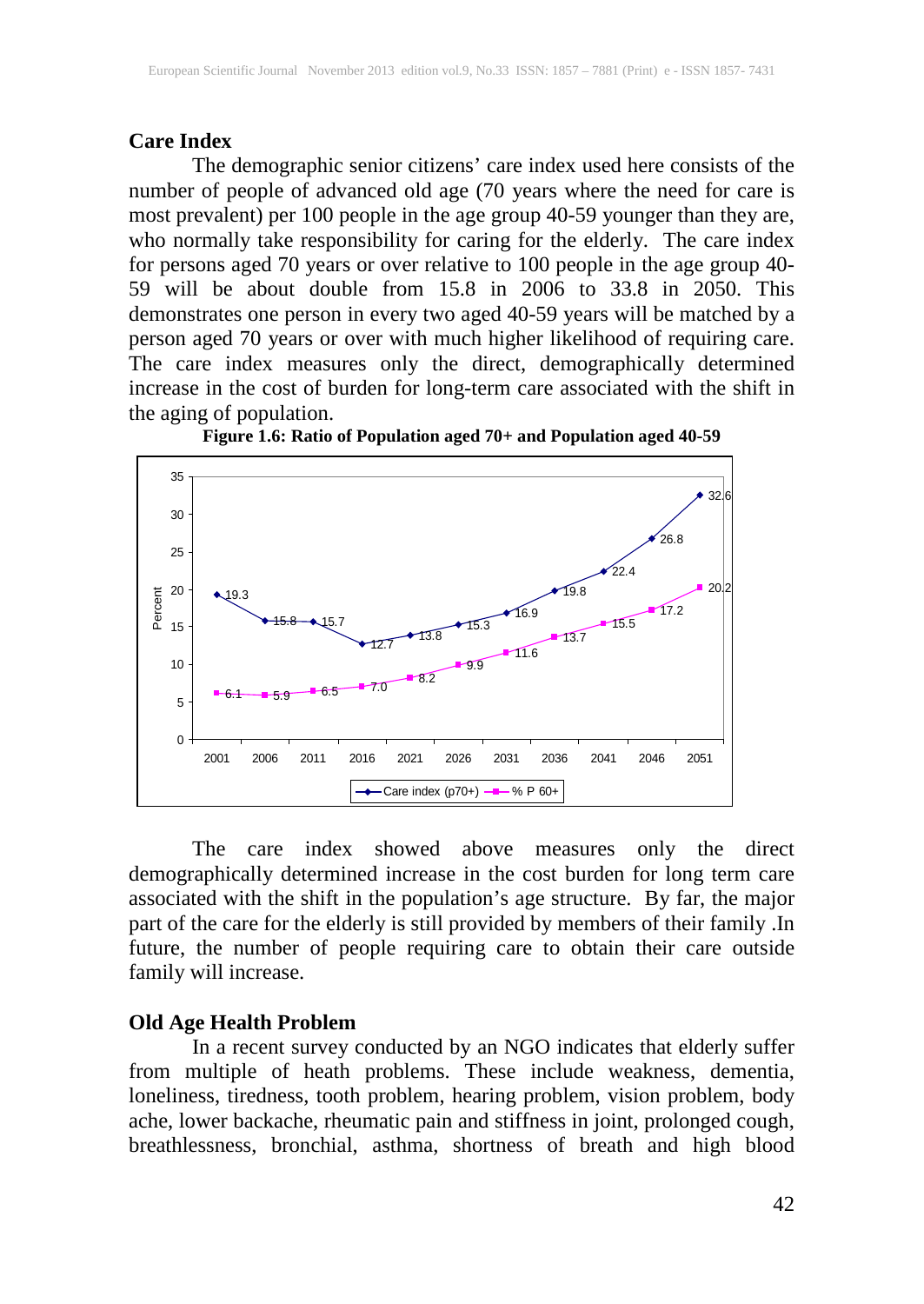pressure, chest pain. Besides hernia, disability, leg swollen, allergy, social isolation are also problems of the elderly population.

Table 1.5 shows the percentage of elderly population by number of health problems. Health problems at old ages are universal. According information shown in table 5 about 60% suffer from 5 diseases at any point in time.

| <b>Number of Health</b><br>problem | <b>Percent of elderly</b> |
|------------------------------------|---------------------------|
|                                    | 99.8                      |
| 2                                  | 98.5                      |
| 3                                  | 93.4                      |
| 4                                  | 81                        |
| 5                                  | 59.7                      |
| 6                                  | 39.3                      |
|                                    | 21.6                      |
| 8                                  | 12.2                      |
| 9                                  | 6                         |
| 10                                 | 2.7                       |

**Table 1.5: Percentage of elderly population by health problems**

#### **Discussions**

There is a great concern as the proportion of older people grows and family size declines, the family support system may be in jeopardy. One would expect that there will be fewer persons in the younger generations to support and care for the growing number of the elderly in the family. The elderly in Bangladesh will face many problems such as insolvency, loss of authority, social insecurity, insufficient recreational facilities, lack of overall physical and mental care, problems associated with the living arrangements etc. Kabir (1991) shows that the support system for older people in Bangladesh is not good and due to deteriorating economic conditions, the support system is further weakening.

Married older couples almost always live alone and almost always count on each other for help. Husbands care for wives with Alzheimer's disease; wives help husbands who need help for bathing and dressing. At older ages, women are less likely to be currently married and more likely to be widowed than are men, not only because they survive on average to higher ages, but also because most women marry men several years older than themselves. The situation faced by the older men is substantially better on this dimension than faced by the older women, because most men remain married until they die, while most women experience the death of their husbands and end their lives as widows. Khan and Leeson (2006) has found marital status as one of the important determinant of survival of spouses and there is clear sex differential observed among older Bangladeshi people and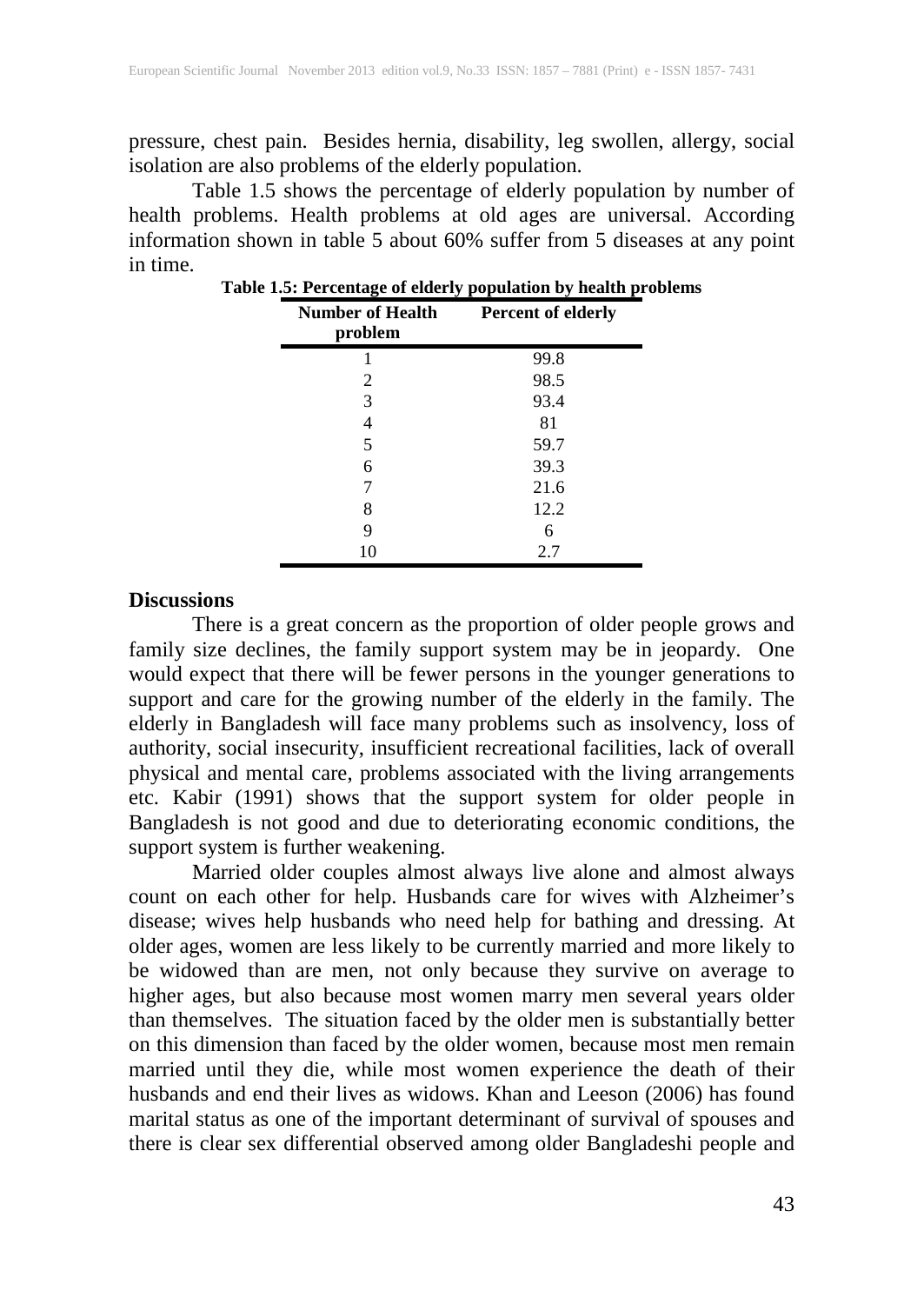more women are widowed in later ages. In Thailand, Assantachai and Maranetra (2003) reported that living without a spouse and having poor economic status were the two main predictors of quality of life for the elderly.

The potential support ratios, which measure the number of persons in the working ages per every elderly person, will decline in future from about 9 persons per older person to 3 persons per elderly. This demonstrates that there will be fewer persons in future to support elderly population if present demographic transition continues. More or less, similar kind of results were obtained from Tamil Nadu, India by Audinarayana and Kavitha (2003). The study results suggested that the number of elderly who are going to live alone or with spouse may increase because of the wider acceptance of small family size norm and taboo against staying with daughter and these in turn could lead to less family support. Though some studies indicated that the proportions of the elderly living alone in Asian countries are low (Knodel and Debavalya, 1992; Martin and Kinsella, 1994).

The care index demonstrates that there will be more elderly persons per each care person aged 40-60 years. The above information demonstrates that there will be an important and significant demographic shift in the age structure of the Bangladesh population if replacement fertility can be achieved as targeted. The aging of the population of Bangladesh and its size have implications for the support of older population. Because of physical and life-course changes that tend to occur at older ages, such as decreases in functional ability, older persons require various kinds of support, including financial assistance when they can no longer work and instrumental assistance (that is, assistance in conducting daily activities) if physical functioning begins to fail. The increasing burdens on support and healthcare aggravated by the absolute and proporationate increases in the number of older people is a major concern (World Bank, 1994).

Traditionally, Bangladeshi society has looked after its elderly population through family and community support system. Today, the traditional family support system is under pressure from demographic, social and economic change. The traditional form of family support for older people is weakening due to formation of more and more nuclear families and migration due to poverty and increased landlessness. Cain (1991) and Jones (1993) stated that smaller family sizes are seen beneficial from developmental point of view but soon they will pose a greater challenge for the ageing population.

## **Implications on the Health Care of Elderly**

There is no doubt that the number of the elderly will increase in absolute size of the total population. However, change in the size and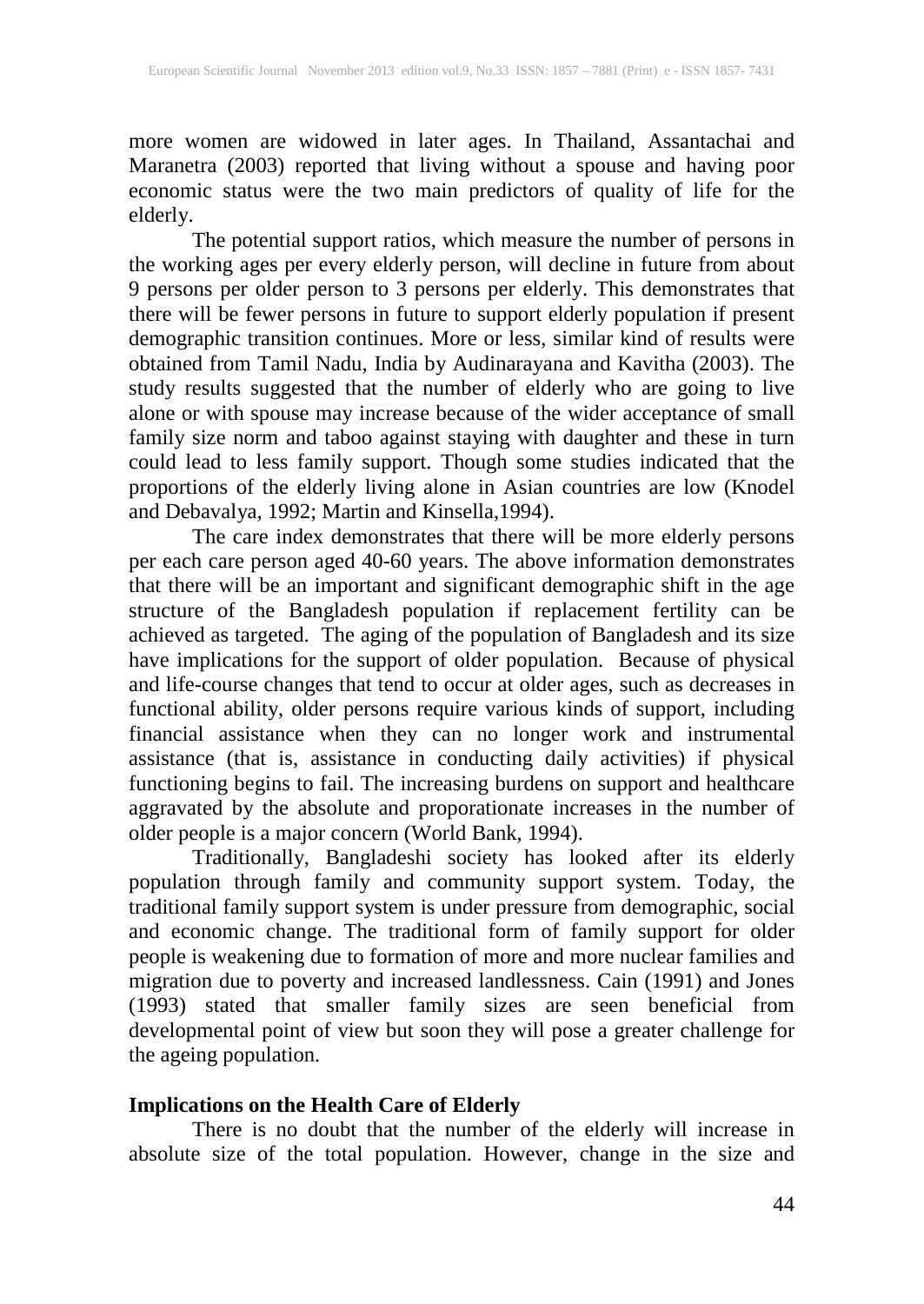structure specifically population ageing will demand health care services for the elderly population. As people live longer, there will be growing demand for elderly care. In the sphere of care for the elderly, the problem is likely to be acute for older women, who will constitute the majority of the elderly because of greater longevity among women and the tendency for men to marry women younger than themselves, women are more likely than men to end their lives as widowed.

Mental health of the elderly is another important area in understanding their overall health situation. Worries among the elderly poor are probably due to inadequate economic support, poor health, inadequate living space, unfinished familial tasks, lack of recreational facilities and the problems of spending time. In the context of social and economic situation, we need to consider that the increase in the number of elderly population will make it more difficult to face the cost of providing adequate health services to the elderly population. This will be particularly the case if a large proportion of the added years of life expectancy is spent in poor health.

Population aging will place an increasing burden on national health care systems. Because of migration and poverty the family will not support most of the elderly in future. How much the burden of caring for elderly population can be transferred from the family to the community or to the government depends on the importance of caring for the elderly, economic situation and policy for the elderly population of Bangladesh. The trend in the size and growth rate of the elderly population in Bangladesh reveals that aging will become a major social challenge in the future when considerable resources will need to be directed towards the support, care and treatment of the elderly population. It is assumed that the increased number of elderly people will pose a difficult challenge for the care of elderly in Bangladesh in future. Elderly people are now living longer, which means that they are more susceptible to chronic health problems, which may demand long term treatment, hospitalization and nursing care. Because of large increase in the ageing population the Biosko Bhata system will come under increasing pressure in the future decades. The cost of ageing will very much depend on the lasticity of the old age threshold.

Lower mortality does not necessarily imply more years of life in good health; it may be the case that the improved life expectancy will lead to greater unmet need for general health care services. The possible policy options may be the programme that enhances traditional support, systems of family support; encouraging the elderly population to participate incomeearning activities that are physically capable of doing work. Because of rapid growth of aging population the Boisko Bhata scheme will come under pressure for increase coverage with increased amount. In future years older people will be the major users of health services and the burden of ill health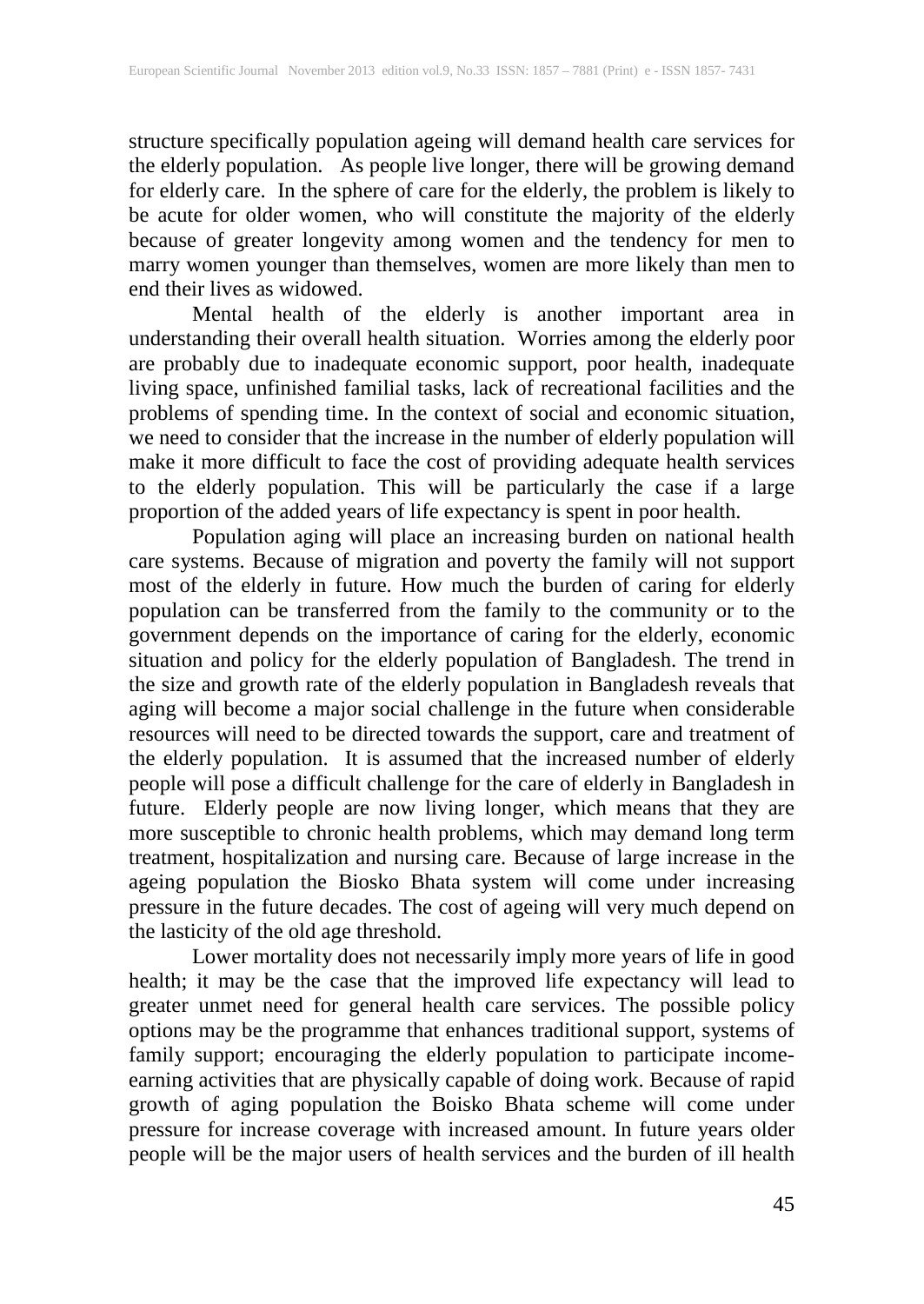is increasingly deferred to later life. This means that knowledge about aging process, planning and delivering health services is essential for those working in, or planning health and social care sectors. The current levels and patterns of the prevalence of disability among the elderly need to be assessed for providing appropriate care.

The current situation demonstrates that there will be a trade off between instrumental and financial support whereby those who live with parents are able to help in instrumental ways, whereas those who do not live with parents, because they are less able to assist physically, opt instead to assist financially. The growth in the number of elderly people will pose a difficult challenge for the care of elderly in Bangladesh. Elderly people are now living longer, which means that they are more susceptible to chronic health problems, which may demand long term treatment, hospitalization and nursing care. As people live longer, there will be a growing demand for care related to conditions such as cardiovascular disease, cancer, chronic obstructive pulmonary disease, arthritis, vision impairment and disability.

## **References:**

Assantachai, P., & Maranetra, N. (2003). *Nationwide survey of the health status and quality of life of elderly Thais attending clubs for the elderly*. Journal of Thai Medical Association, 86, 938-946.

Audinarayana, N., and Kavitha, N.(2003). *Living arrangements of the elderly women in rural Tamil Nadu: Patterns, Differentials and Determinants.* In: Kabir,M, (ed). The Elderly Contemporary Issues, Dhaka: Bangladesh Association of Gerontology, pp 86-99.

Cain, M. (1991). *The activities of older people in rural Bangladesh*. Population Studies, 45(2), 189-202.

Chaklader, H., Haque, M., and Kabir, M.(2003). *Socio-economic situation of urban elderly population from a microstudy.* In: Kabir,M, (ed). The Elderly Contemporary Issues, Dhaka: Bangladesh Association of Gerontology, pp1- 13.

Glass, T., and Balfour, J.(2003). *Neighborhoods, ageing and functional limitations*. In I.Kawachi and L.Berkman (Eds.), Neighborhoods and Health (pp303-334).Oxford, UK: Oxford University Press.

Islam, M.N., and Nath, D.C.(2012). *A Future Journey to the elderly Support in Bangladesh.* Journal of Anthropology. [Online] Available from: http://www.hindawi.com/journals/janthro/2012/752521/ [Accessed on 18/09/2013]

Jones, G. (1993). *Consequences of rapid fertility decline for old age security*. In Richard Leete and Iqbal Alam (eds.) Revolution in Asian fertility: dimensions, causes and implications, pp. 275-295. Oxford: Clarendon Press.